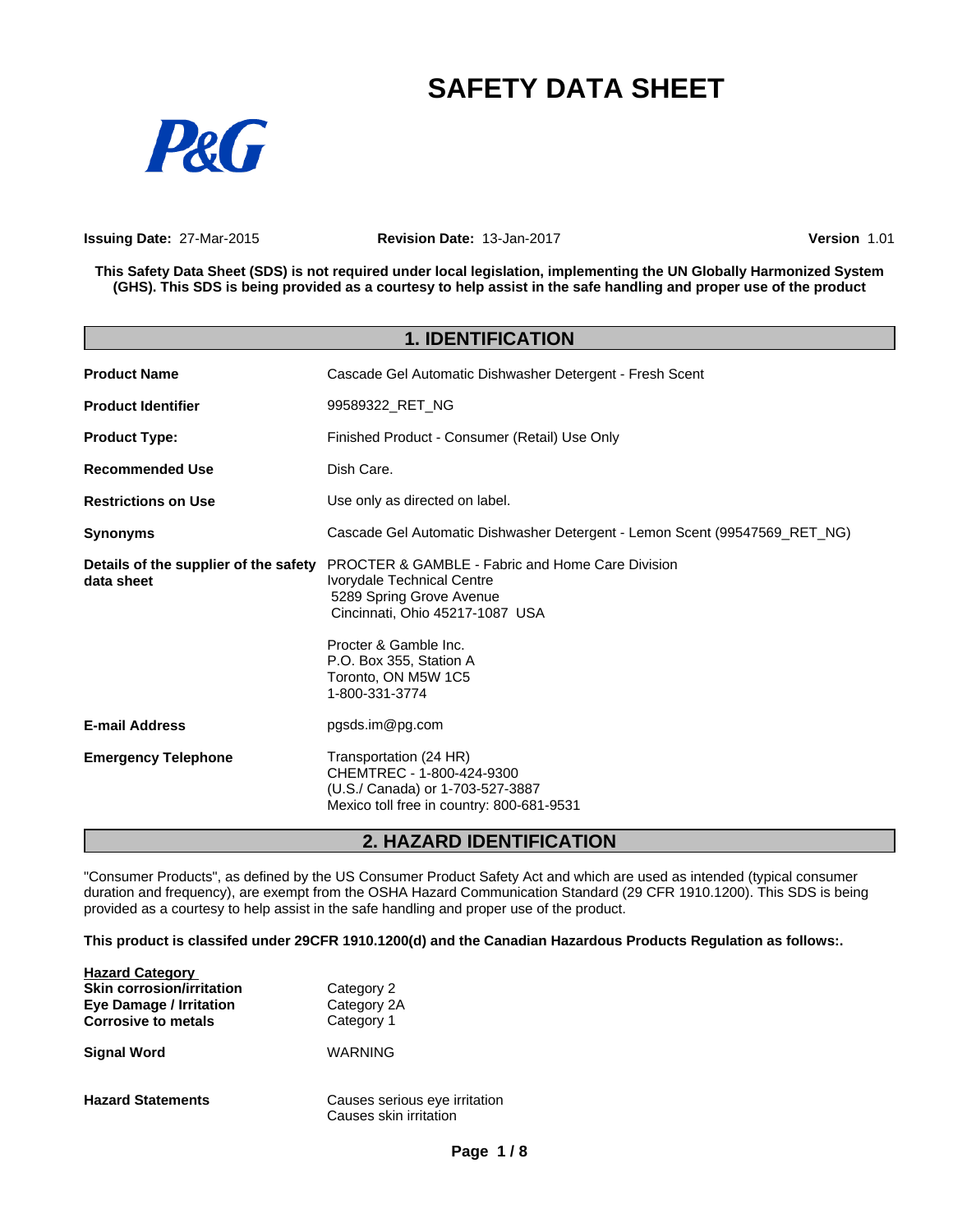May be corrosive to metals

| <b>Hazard pictograms</b>                             |                                                                                                                                                                                                                                                                                                                                                                                                        |
|------------------------------------------------------|--------------------------------------------------------------------------------------------------------------------------------------------------------------------------------------------------------------------------------------------------------------------------------------------------------------------------------------------------------------------------------------------------------|
| <b>Precautionary Statements</b>                      | Wash hands thoroughly after handling<br>Keep only in original container                                                                                                                                                                                                                                                                                                                                |
| <b>Precautionary Statements -</b><br><b>Response</b> | IF IN EYES: Rinse cautiously with water for several minutes. Remove contact lenses, if<br>present and easy to do. Continue rinsing<br>If eye irritation persists: Get medical advice/attention<br>IF SWALLOWED:<br>Drink 1 or 2 glasses of water<br>IF ON SKIN:<br>Rinse with plenty of water<br>If skin irritation occurs, get medical advice/attention<br>Absorb spillage to prevent material damage |
|                                                      | <b>Precautionary Statements - Storage Store in corrosive resistant container</b>                                                                                                                                                                                                                                                                                                                       |
|                                                      | <b>Precautionary Statements - Disposal</b> Dispose of contents/container in accordance with local regulation                                                                                                                                                                                                                                                                                           |

**Hazards not otherwise classified (HNOC)** None

# **3. COMPOSITION/INFORMATION ON INGREDIENTS**

# **Ingredients are listed according to 29CFR 1910.1200 Appendix D and the Canadian Hazardous Products Regulation**

| <b>Chemical Name</b>      | <b>Synonyms</b>                    | <b>Trade Secret</b> | <b>CAS-No</b> | Weight %  |
|---------------------------|------------------------------------|---------------------|---------------|-----------|
| Silicic acid, sodium salt | Silicic acid, sodium salt          | <b>No</b>           | 1344-09-8     | $10 - 15$ |
| Sodium carbonate          | Carbonic acid sodium<br>salt (1:2) | No                  | 497-19-8      | $5 - 10$  |
| Sodium hvdroxide          | Sodium hydroxide<br>(Na(OH))       | No                  | 1310-73-2     | - 5       |

# **4. FIRST AID MEASURES**

# **First aid measures for different exposure routes**

| Eye contact                                           | Rinse with plenty of water. Get medical attention immediately if irritation persists.                          |
|-------------------------------------------------------|----------------------------------------------------------------------------------------------------------------|
| <b>Skin contact</b>                                   | Rinse with plenty of water. Get medical attention if irritation develops and persists.                         |
| Ingestion                                             | Drink 1 or 2 glasses of water. Do NOT induce vomiting. Get medical attention immediately if<br>symptoms occur. |
| <b>Inhalation</b>                                     | Move to fresh air. If symptoms persist, call a physician.                                                      |
| Most important symptoms/effects,<br>acute and delayed | None under normal use conditions.                                                                              |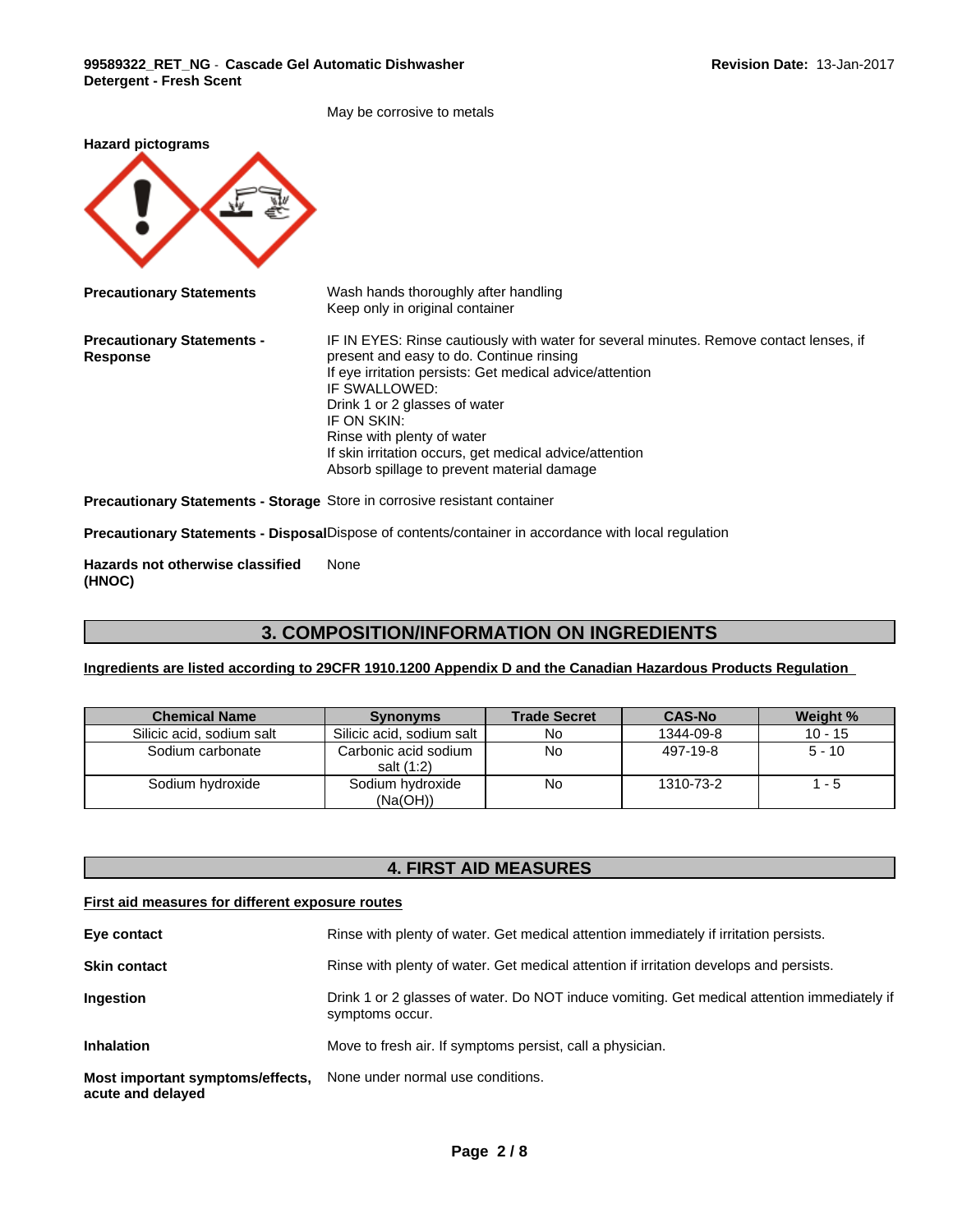### **Indication of immediate medical attention and special treatment needed, if necessary**

**Notes to Physician** Treat symptomatically.

# **5. FIRE-FIGHTING MEASURES**

| Suitable extinguishing media                      | Dry chemical, CO <sub>2</sub> , alcohol-resistant foam or water spray.                                                                    |
|---------------------------------------------------|-------------------------------------------------------------------------------------------------------------------------------------------|
| <b>Unsuitable Extinguishing Media</b>             | None.                                                                                                                                     |
| <b>Special hazard</b>                             | None known.                                                                                                                               |
| Special protective equipment for<br>fire-fighters | As in any fire, wear self-contained breathing apparatus pressure-demand, MSHA/NIOSH<br>(approved or equivalent) and full protective gear. |
| Specific hazards arising from the<br>chemical     | None.                                                                                                                                     |

# **6. ACCIDENTAL RELEASE MEASURES**

|                                                       | Personal precautions, protective equipment and emergency procedures                                                                                                                                                                   |  |  |
|-------------------------------------------------------|---------------------------------------------------------------------------------------------------------------------------------------------------------------------------------------------------------------------------------------|--|--|
| <b>Personal precautions</b>                           | Use personal protective equipment. Do not get in eyes, on skin, or on clothing.                                                                                                                                                       |  |  |
| Advice for emergency responders                       | Use personal protective equipment as required.                                                                                                                                                                                        |  |  |
| Methods and materials for containment and cleaning up |                                                                                                                                                                                                                                       |  |  |
| <b>Methods for containment</b>                        | Absorb with earth, sand or other non-combustible material and transfer to containers for<br>later disposal.                                                                                                                           |  |  |
| Methods for cleaning up                               | Contain spillage, and then collect with non-combustible absorbent material, (e.g. sand,<br>earth, diatomaceous earth, vermiculite) and place in container for disposal according to<br>local / national regulations (see section 13). |  |  |

# **7. HANDLING AND STORAGE**

### **Precautions for safe handling**

**Advice on safe handling** Use personal protective equipment as required.Keep container closed when not in use. Never return spills in original containers for re-use. Keep out of the reach of children. **Conditions for safe storage, including any incompatibilities Storage Conditions** Store in corrosive resistant container. **Incompatible products** None known.

# **8. EXPOSURE CONTROLS/PERSONAL PROTECTION**

### **Control parameters**

### **Exposure Guidelines** .

| <b>Chemical Name</b> | <b>CAS-No</b> | <b>ACGIH TLV</b>            | OSHA PEL                               | <b>Mexico PEL</b>                        |
|----------------------|---------------|-----------------------------|----------------------------------------|------------------------------------------|
| Sodium hydroxide     | 1310-73-2     | Ceiling: $2 \text{ mg/m}^3$ | TWA: $2 \text{ ma/m}^3$                | : Ceiling 2 mg/m <sup>3</sup><br>Mexico: |
|                      |               |                             | (vacated) Ceiling: 2 mg/m <sup>3</sup> |                                          |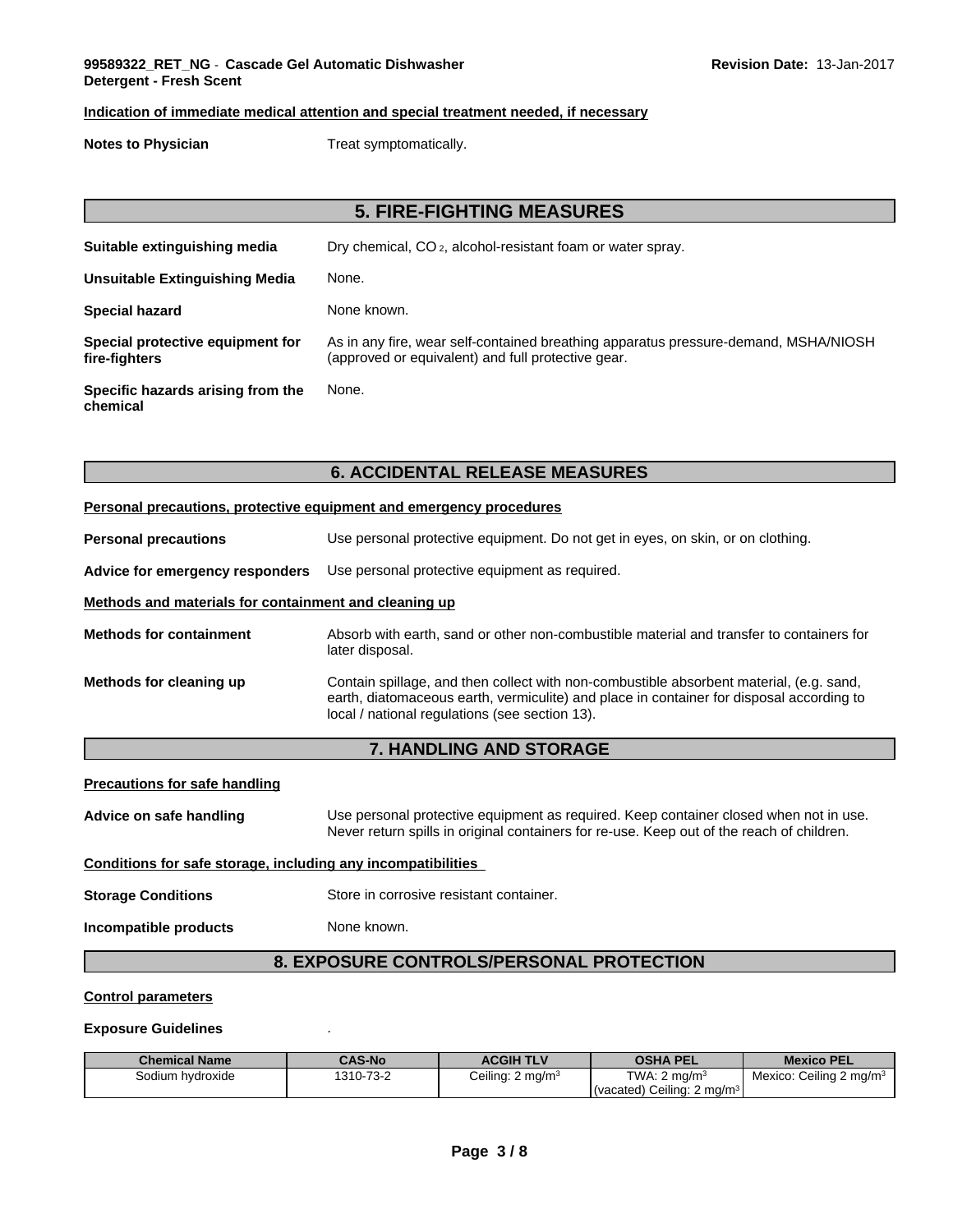#### **99589322\_RET\_NG** - **Cascade Gel Automatic Dishwasher Detergent - Fresh Scent**

| <b>Chemical Name</b>                                  | <b>CAS-No</b> | <b>Alberta</b>                                   | Quebec                                                                                                                                                           | <b>Ontario TWAEV</b>    | <b>British Columbia</b>      |
|-------------------------------------------------------|---------------|--------------------------------------------------|------------------------------------------------------------------------------------------------------------------------------------------------------------------|-------------------------|------------------------------|
| Sodium hydroxide                                      | 1310-73-2     | Ceiling: 2 mg/m <sup>3</sup>                     | Ceiling: 2 mg/m <sup>3</sup>                                                                                                                                     | CEV: $2 \text{ mg/m}^3$ | Ceiling: 2 mg/m <sup>3</sup> |
| No relevant exposure guidelines for other ingredients |               |                                                  |                                                                                                                                                                  |                         |                              |
| <b>Exposure controls</b>                              |               |                                                  |                                                                                                                                                                  |                         |                              |
| <b>Engineering Measures</b>                           |               | Ensure adequate ventilation                      | Distribution, Workplace and Household Settings:                                                                                                                  |                         |                              |
|                                                       |               | ventilation and good general extraction          | <b>Product Manufacturing Plant (needed at Product-Producing Plant ONLY):</b><br>Where reasonably practicable this should be achieved by the use of local exhaust |                         |                              |
| <b>Personal Protective Equipment</b>                  |               |                                                  |                                                                                                                                                                  |                         |                              |
| <b>Eye Protection</b>                                 |               | No special protective equipment required         | Distribution, Workplace and Household Settings:                                                                                                                  |                         |                              |
|                                                       |               | Use appropriate eye protection                   | <b>Product Manufacturing Plant (needed at Product-Producing Plant ONLY):</b>                                                                                     |                         |                              |
| <b>Hand Protection</b>                                |               | For sensitive skin or prolonged use, wear gloves | Distribution, Workplace and Household Settings:                                                                                                                  |                         |                              |
|                                                       |               | Protective gloves                                | Product Manufacturing Plant (needed at Product-Producing Plant ONLY):                                                                                            |                         |                              |
| <b>Skin and Body Protection</b>                       |               | No special protective equipment required         | Distribution, Workplace and Household Settings:                                                                                                                  |                         |                              |
|                                                       |               | Wear suitable protective clothing                | <b>Product Manufacturing Plant (needed at Product-Producing Plant ONLY):</b>                                                                                     |                         |                              |
| <b>Respiratory Protection</b>                         |               | No special protective equipment required         | Distribution, Workplace and Household Settings:                                                                                                                  |                         |                              |
|                                                       |               |                                                  |                                                                                                                                                                  |                         |                              |

**Product Manufacturing Plant (needed at Product-Producing Plant ONLY):** In case of inadequate ventilation wear respiratory protection

# **9. PHYSICAL AND CHEMICAL PROPERTIES**

**Physical State @20°C** Liquid Appearance **Clear Odor** Scented

**Melting/freezing point No information available**<br> **Boiling point/boiling range No information available Boiling point/boiling range<br>Flash point Evaporation rate rate** No information available<br> **Flammability (solid. gas)** No information available **Flammability** (solid, gas) **Flammability Limits in Air Upper flammability limit** No information available<br> **Lower Flammability Limit** No information available **Lower Flammability Limit**<br>Vapor pressure

**Odor threshold** No information available

Property **Note** Network Values Note Note Note Note **pH** value  $\overline{11.35}$  (as 1% solution) > 93.3 °C / > 200 °F Closed cup.

**No information available**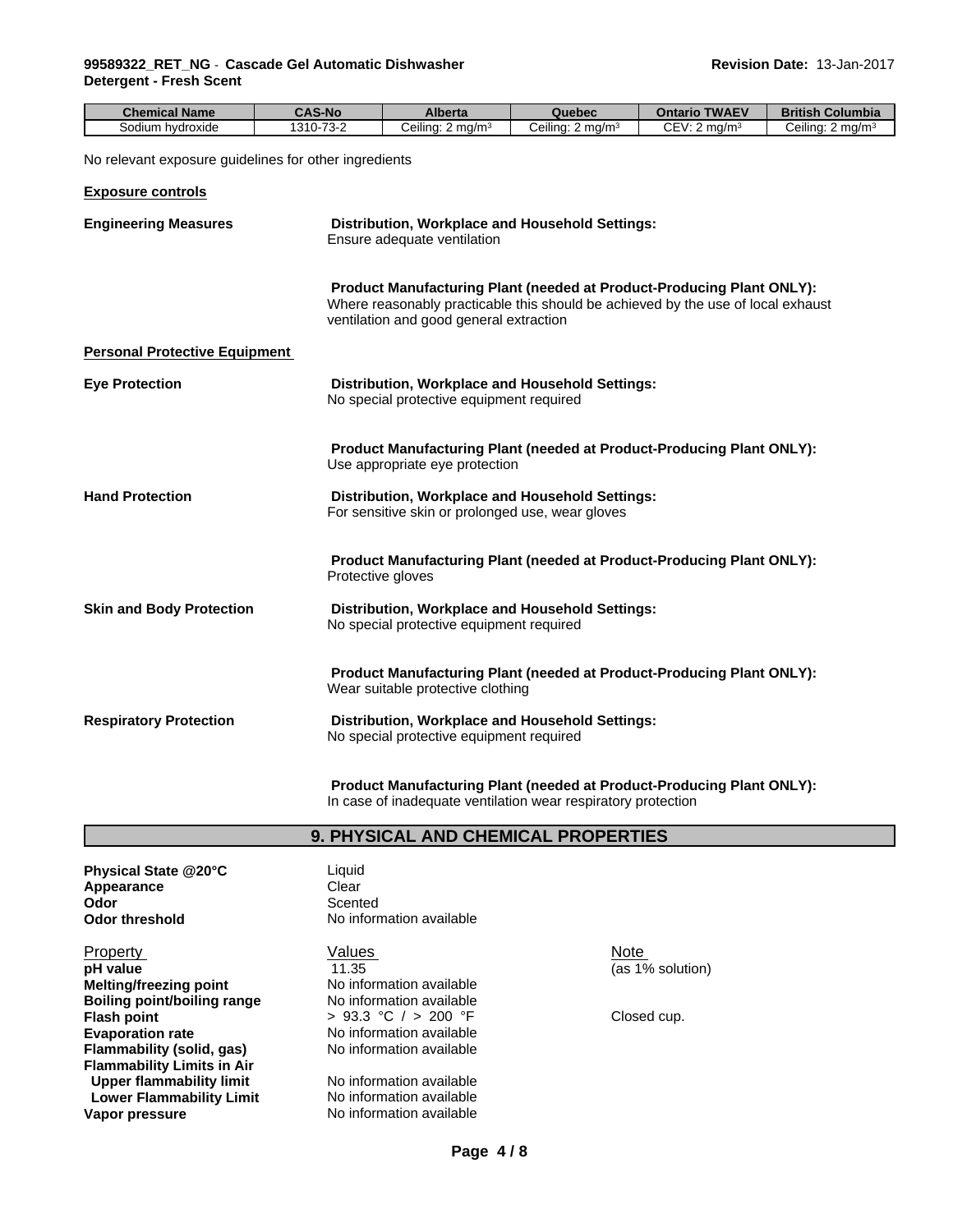#### **99589322\_RET\_NG** - **Cascade Gel Automatic Dishwasher Detergent - Fresh Scent**

| Vapor density                                                         | No information available                                                                       |
|-----------------------------------------------------------------------|------------------------------------------------------------------------------------------------|
| <b>Relative density</b>                                               | 1.25                                                                                           |
| <b>Water solubility</b>                                               | 100%                                                                                           |
| <b>Partition coefficient: n-octanol/waterNo information available</b> |                                                                                                |
| <b>Autoignition temperature</b>                                       | No information available                                                                       |
| Decomposition temperature                                             | No information available                                                                       |
| <b>Viscosity of Product</b>                                           | No information available                                                                       |
| <b>VOC Content (%)</b>                                                | Products comply with US state and federal regulations for VOC content in consumer<br>products. |

# **10. STABILITY AND REACTIVITY**

| <b>Reactivity</b>               | None under normal use conditions.        |
|---------------------------------|------------------------------------------|
| <b>Stability</b>                | Stable under normal conditions.          |
| <b>Hazardous polymerization</b> | Hazardous polymerization does not occur. |
| <b>Hazardous Reactions</b>      | None under normal processing.            |
| <b>Conditions to Avoid</b>      | None under normal processing.            |
| <b>Materials to avoid</b>       | None in particular.                      |

**Hazardous Decomposition Products** None under normal use conditions.

# **11. TOXICOLOGICAL INFORMATION**

# **Product Information**

**Information on likely routes of exposure**

| <b>Inhalation</b>   | No known effect.               |
|---------------------|--------------------------------|
| <b>Skin contact</b> | Irritating to skin.            |
| <b>Ingestion</b>    | No known effect.               |
| Eye contact         | Causes serious eye irritation. |

## **Delayed and immediate effects as well as chronic effects from short and long-term exposure**

| <b>Acute toxicity</b>             | No known effect.               |
|-----------------------------------|--------------------------------|
| <b>Skin corrosion/irritation</b>  | Irritating to skin.            |
| Serious eye damage/eye irritation | Causes serious eye irritation. |
| <b>Skin sensitization</b>         | No known effect.               |
| <b>Respiratory sensitization</b>  | No known effect.               |
| Germ cell mutagenicity            | No known effect.               |
| <b>Neurological Effects</b>       | No known effect.               |
| <b>Reproductive toxicity</b>      | No known effect.               |
| Developmental toxicity            | No known effect.               |
| <b>Teratogenicity</b>             | No known effect.               |
| STOT - single exposure            | No known effect.               |
| <b>STOT - repeated exposure</b>   | No known effect.               |
| <b>Target Organ Effects</b>       | No known effect.               |
| <b>Aspiration hazard</b>          | No known effect.               |
| Carcinogenicity                   | No known effect.               |

### **Component Information**

| <b>Chemical Name</b>      | <b>CAS-No</b> | Oral LD50                                            | <b>Dermal LD50</b>    | <b>Inhalation LC50</b>       |
|---------------------------|---------------|------------------------------------------------------|-----------------------|------------------------------|
| Silicic acid, sodium salt | 1344-09-8     | 3400 mg/kg bw (Similar to $\sim$ 5000 mg/kg bw (Read |                       | > 2.06 mg/L air (Read        |
|                           |               | OECD 401; standard acute across data on AgSil TM     |                       | across data AgSil TM 25      |
|                           |               | method; rat)                                         | 25 Potassium silicate | Potassium silicate solution; |
|                           |               |                                                      | solution; rat)        | EPA OPPTS 870.1300;          |
|                           |               |                                                      |                       | standard acute method;       |
|                           |               |                                                      |                       | rat`                         |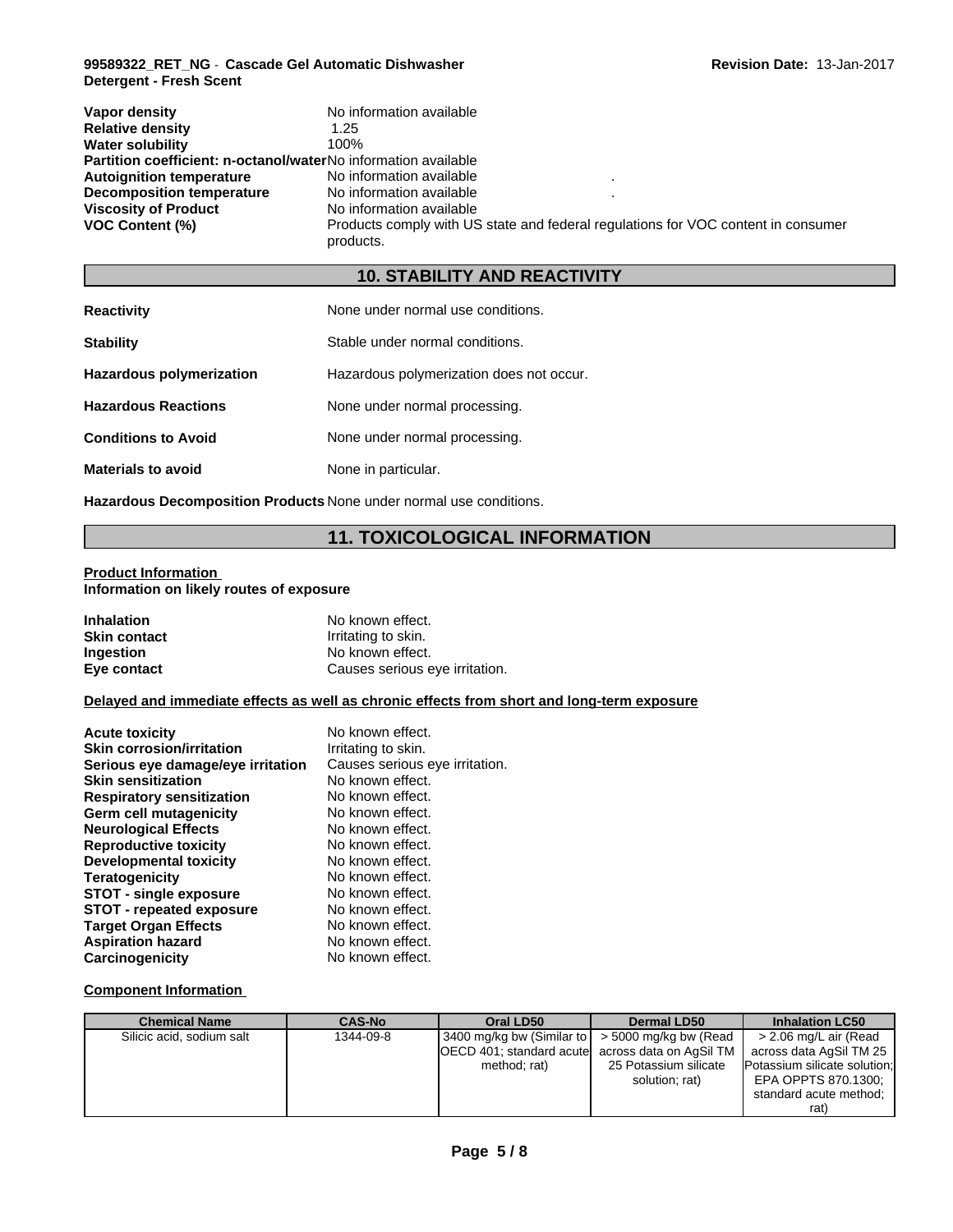| Sodium carbonate                                                                                                                                                               | 497-19-8<br>2800 mg/kg bw                                                                                                                                                                                                                                | > 2000 mg/kg bw (US EPA<br>16 CFR 1500.40)                                   |  |
|--------------------------------------------------------------------------------------------------------------------------------------------------------------------------------|----------------------------------------------------------------------------------------------------------------------------------------------------------------------------------------------------------------------------------------------------------|------------------------------------------------------------------------------|--|
|                                                                                                                                                                                | <b>12. ECOLOGICAL INFORMATION</b>                                                                                                                                                                                                                        |                                                                              |  |
| <b>Ecotoxicity</b>                                                                                                                                                             |                                                                                                                                                                                                                                                          |                                                                              |  |
| The product is not expected to be hazardous to the environment.                                                                                                                |                                                                                                                                                                                                                                                          |                                                                              |  |
| Persistence and degradability                                                                                                                                                  | No information available.                                                                                                                                                                                                                                |                                                                              |  |
| <b>Bioaccumulative potential</b>                                                                                                                                               | No information available.                                                                                                                                                                                                                                |                                                                              |  |
| <b>Mobility</b>                                                                                                                                                                | No information available.                                                                                                                                                                                                                                |                                                                              |  |
| Other adverse effects                                                                                                                                                          | No information available.                                                                                                                                                                                                                                |                                                                              |  |
|                                                                                                                                                                                | <b>13. DISPOSAL CONSIDERATIONS</b>                                                                                                                                                                                                                       |                                                                              |  |
|                                                                                                                                                                                |                                                                                                                                                                                                                                                          |                                                                              |  |
| <b>Waste treatment</b>                                                                                                                                                         |                                                                                                                                                                                                                                                          |                                                                              |  |
| <b>Waste from Residues / Unused</b><br><b>Products</b>                                                                                                                         | Products covered by this SDS, in their original form, when disposed as waste, are corrosive<br>hazardous waste, D002, according to Federal RCRA regulations (40 CFR 261). Disposal<br>should be in accordance with local, state and federal regulations. |                                                                              |  |
| <b>Contaminated packaging</b>                                                                                                                                                  | Disposal should be in accordance with applicable regional, national and local laws and<br>regulations.                                                                                                                                                   |                                                                              |  |
| <b>California Hazardous Waste Codes</b> 331<br>(non-household setting)                                                                                                         |                                                                                                                                                                                                                                                          |                                                                              |  |
|                                                                                                                                                                                | <b>14. TRANSPORT INFORMATION</b>                                                                                                                                                                                                                         |                                                                              |  |
|                                                                                                                                                                                |                                                                                                                                                                                                                                                          |                                                                              |  |
| <b>DOT</b><br>UN no<br><b>UN Proper shipping name</b><br><b>Description</b><br><b>Hazard Class</b><br><b>Packing Group</b><br><b>Emergency Response Guide</b><br><b>Number</b> | <b>UN3266</b><br>Corrosive liquid, basic, inorganic, n.o.s.<br>hypochlorite), 8, III,<br>8<br>Ш<br>154                                                                                                                                                   | UN3266, Corrosive liquid, basic, inorganic, n.o.s. (Sodium hydroxide, Sodium |  |
| <b>IMDG</b><br><b>UN Number</b><br><b>UN Proper shipping name</b><br><b>Description</b><br><b>Transport hazard class(es)</b><br><b>Packing Group</b><br>EmS-No                 | <b>UN3266</b><br>Corrosive liquid, basic, inorganic, n.o.s.<br>hypochlorite), 8, III<br>8<br>Ш<br>F-A, S-B                                                                                                                                               | UN3266, Corrosive liquid, basic, inorganic, n.o.s. (Sodium hydroxide, Sodium |  |
|                                                                                                                                                                                |                                                                                                                                                                                                                                                          |                                                                              |  |
|                                                                                                                                                                                |                                                                                                                                                                                                                                                          |                                                                              |  |
| <b>IATA</b><br>UN no<br><b>UN Proper shipping name</b><br><b>Description</b><br><b>Hazard Class</b>                                                                            | <b>UN3266</b><br>Corrosive liquid, basic, inorganic, n.o.s.<br>hypochlorite), 8, III<br>8                                                                                                                                                                | UN3266, Corrosive liquid, basic, inorganic, n.o.s. (Sodium hydroxide, Sodium |  |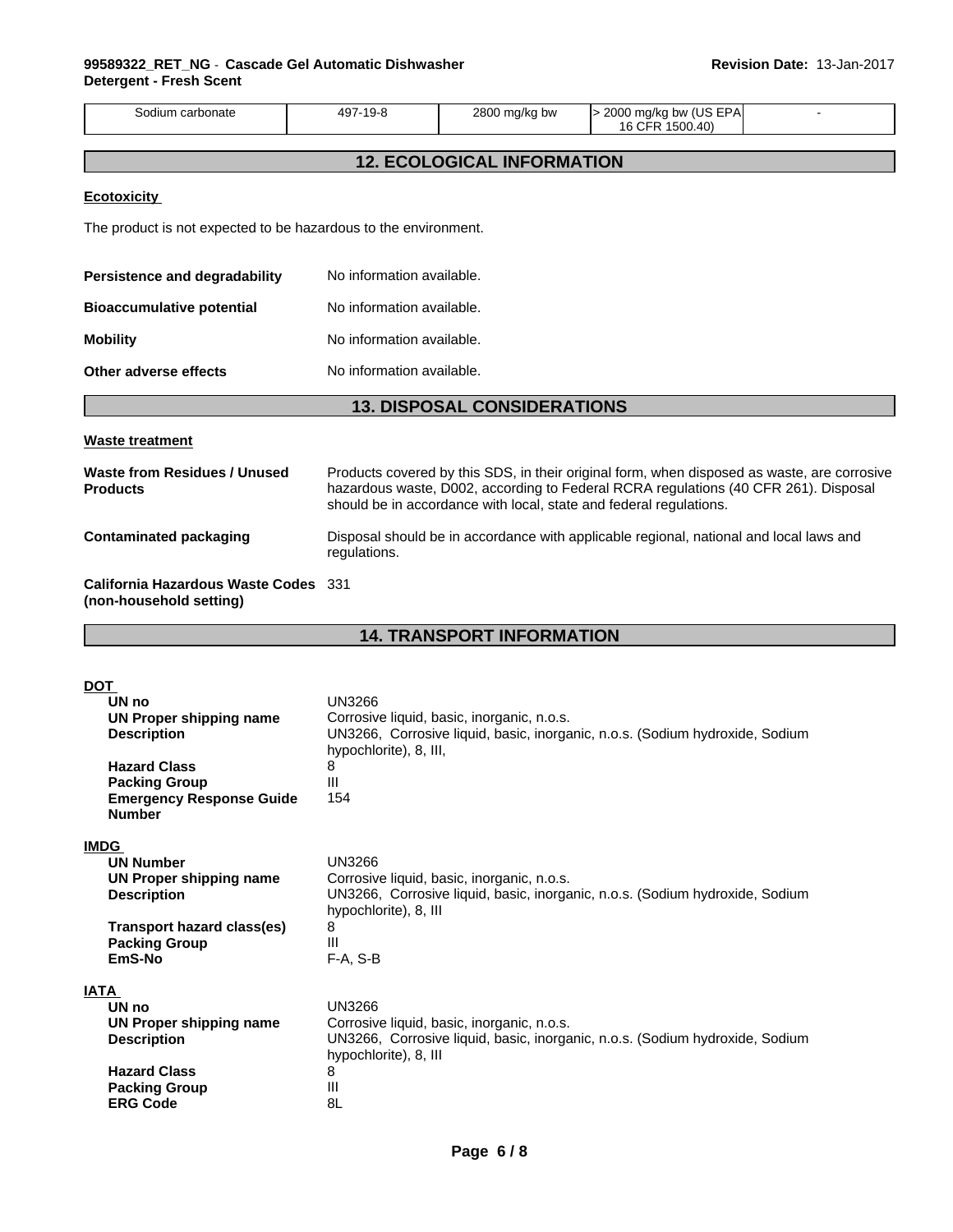**IATA comment** The shipper is responsible for identifying any exemptions, including Limited Quantity, that may apply based on package size.

# **15. REGULATORY INFORMATION**

#### **U.S. Federal Regulations**

#### **SARA 313**

Section 313 of Title III of the Superfund Amendments and Reauthorization Act of 1986 (SARA). This product does not contain any chemicals which are subject to the reporting requirements of the Act and Title 40 of the Code of Federal Regulations, Part 372

#### **CERCLA**

This material, as supplied, contains one or more substances regulated as a hazardous substance under the Comprehensive Environmental Response Compensation and Liability Act (CERCLA) (40 CFR 302):.

| <b>Chemical Name</b> | <b>CAS-No</b> | <b>Hazardous</b><br><b>Substances RQs</b> | Extremely Hazardous  <br><b>Substances RQs</b> | <b>CERCLA/SARA 302</b><br><b>TPQ</b> |
|----------------------|---------------|-------------------------------------------|------------------------------------------------|--------------------------------------|
| Sodium hydroxide     | 1310-73-2     | 1000 lb                                   |                                                |                                      |
| Sodium hypochlorite  | 7681-52-9     | 100 lb                                    |                                                |                                      |

#### **Clean Air Act,Section 112 Hazardous Air Pollutants (HAPs) (see 40 CFR 61)**

This product does not contain any substances regulated as hazardous air pollutants (HAPS) under Section 112 of the Clean Air Act Amendments of 1990.

#### **Clean Water Act**

.

This product contains the following substances which are regulated pollutants pursuant to the Clean Water Act (40 CFR 122.21 and 40 CFR 122.42):.

| <b>Chemical Name</b> | <b>CAS-No</b> | <b>CWA - Reportable</b><br>Quantities | <b>CWA - Toxic</b><br><b>Pollutants</b> | <b>CWA - Priority</b><br><b>Pollutants</b> | <b>CWA - Hazardous</b><br><b>Substances</b> |
|----------------------|---------------|---------------------------------------|-----------------------------------------|--------------------------------------------|---------------------------------------------|
| Sodium hvdroxide     | 1310-73-2     | 1000 lb                               |                                         |                                            |                                             |
| Sodium hypochlorite  | 7681-52-9     | 100 lb                                |                                         |                                            |                                             |

#### **California Proposition 65**

This product is not subject to warning labeling under California Proposition 65.

#### **U.S. State Regulations (RTK)**

| <b>Chemical Name</b> | <b>CAS-No</b>                         | <b>New</b><br><b>Jersey</b> |
|----------------------|---------------------------------------|-----------------------------|
| Sodium hydroxide     | 70c<br>1010                           |                             |
|                      |                                       |                             |
| .<br>$\sim$          | $\begin{array}{c} \hline \end{array}$ |                             |

| <b>Chemical Name</b>                            | <b>AS-No</b>                                           | <b>Massachusetts</b> |
|-------------------------------------------------|--------------------------------------------------------|----------------------|
| $\therefore$ acid sodium salt (1:2)<br>Sulfuric | $7 - 82 - 6$<br>$\overline{\phantom{a}}$               |                      |
| hvdroxide<br>odiumد                             | $\overline{\phantom{a}}$<br>1310-<br>- د ،<br>$\cdots$ |                      |

| <b>Chemical Name</b>            | <b>CAS-No</b> | <b>Pennsylvania</b> |
|---------------------------------|---------------|---------------------|
| Sulfuric acid sodium salt (1:2) | 7757-82-6     |                     |
| Sodium hydroxide                | 1310-73-2     |                     |
| Sodium hypochlorite             | 7681-52-9     |                     |

| <b>Chemical Name</b> | <b>CAS-No</b>                      | <b>Rhode Island</b> |
|----------------------|------------------------------------|---------------------|
| hvdroxide<br>30dium  | $\sim$ 70 $\sim$<br>$'310-75$<br>ີ |                     |

### **International Inventories**

#### **United States**

All intentionally-added components of this product(s) are listed on the US TSCA Inventory.